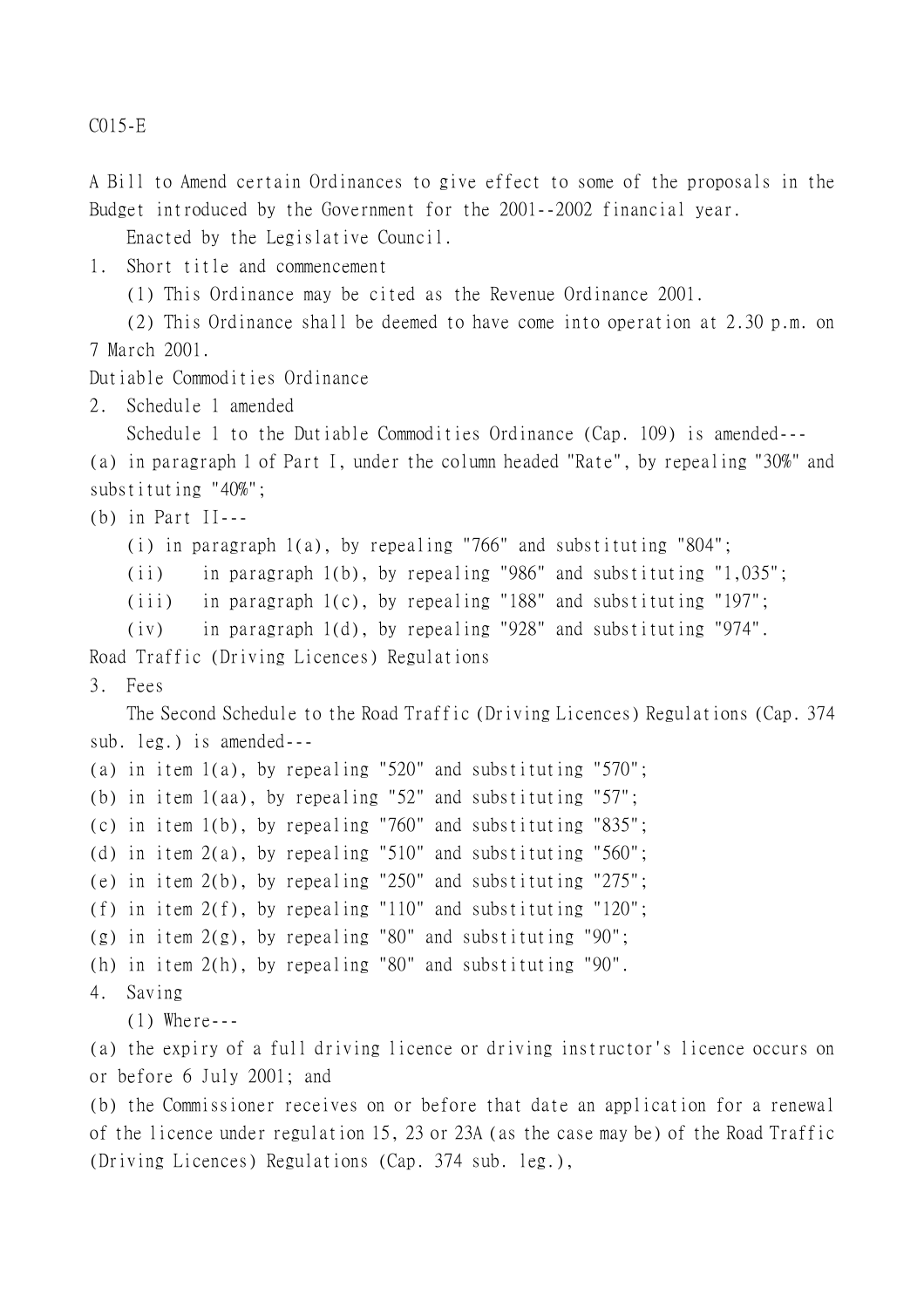section  $3(a)$ , (b) or (c) (as the case may be) shall not have effect with respect to the renewal and the Regulations in force immediately before 2.30 p.m. on 7 March 2001 shall continue to have effect with respect to the renewal as if the Regulations had not been amended by this Ordinance.

 $(2)$  In subsection  $(1)$ ---

"Commissioner" (署長) has the meaning assigned to it in section 2 of the Road Traffic Ordinance (Cap. 374);

"driving instructor's licence" (駕駛教師執照) and "full driving licence" (正式駕 駛執照) have the meanings respectively assigned to them in regulation 2 of the Road Traffic (Driving Licences) Regulations (Cap. 374 sub. leg.).

Road Traffic (Registration and Licensing of Vehicles) Regulations

5. Licensing of motor vehicles

Regulation 21 of the Road Traffic (Registration and Licensing of Vehicles) Regulations (Cap. 374 sub. leg.) is amended by adding---

 "(13) In subregulation (7), "appropriate annual licence fee" (適當牌照年費) means---

(a) in a case where the Commissioner receives on or before 6 July 2001 the application to license the motor vehicle concerned, the appropriate annual licence fee prescribed in the pre-amended Schedule 2; and

(b) in a case where the Commissioner receives after 6 July 2001 the application to license the motor vehicle concerned---

(i) for the unlicensed period (if any) before 2.30 p.m.

on 7 March 2001, the appropriate annual licence fee prescribed in the pre-amended Schedule 2; and

(ii) for the unlicensed period beginning at or after

2.30 p.m. on 7 March 2001, the appropriate annual licence fee prescribed in Schedule 2.

(14) In subregulation (13), "pre-amended Schedule 2" (修訂前的附 表 2) means Schedule 2 to these regulations in force immediately before 2.30 p.m. on 7 March 2001.".

6. Fees

Schedule 2 is amended, under the subheading "Annual Licence Fees"---

(a) by repealing item 5 and substituting---

"5. Private car (other than of the type specified in item 5A)---

Where the cylinder capacity of the engine---

(a) does not exceed 1 500 cubic

centimetres 4,200";

(b) exceeds 1 500 cubic centimetres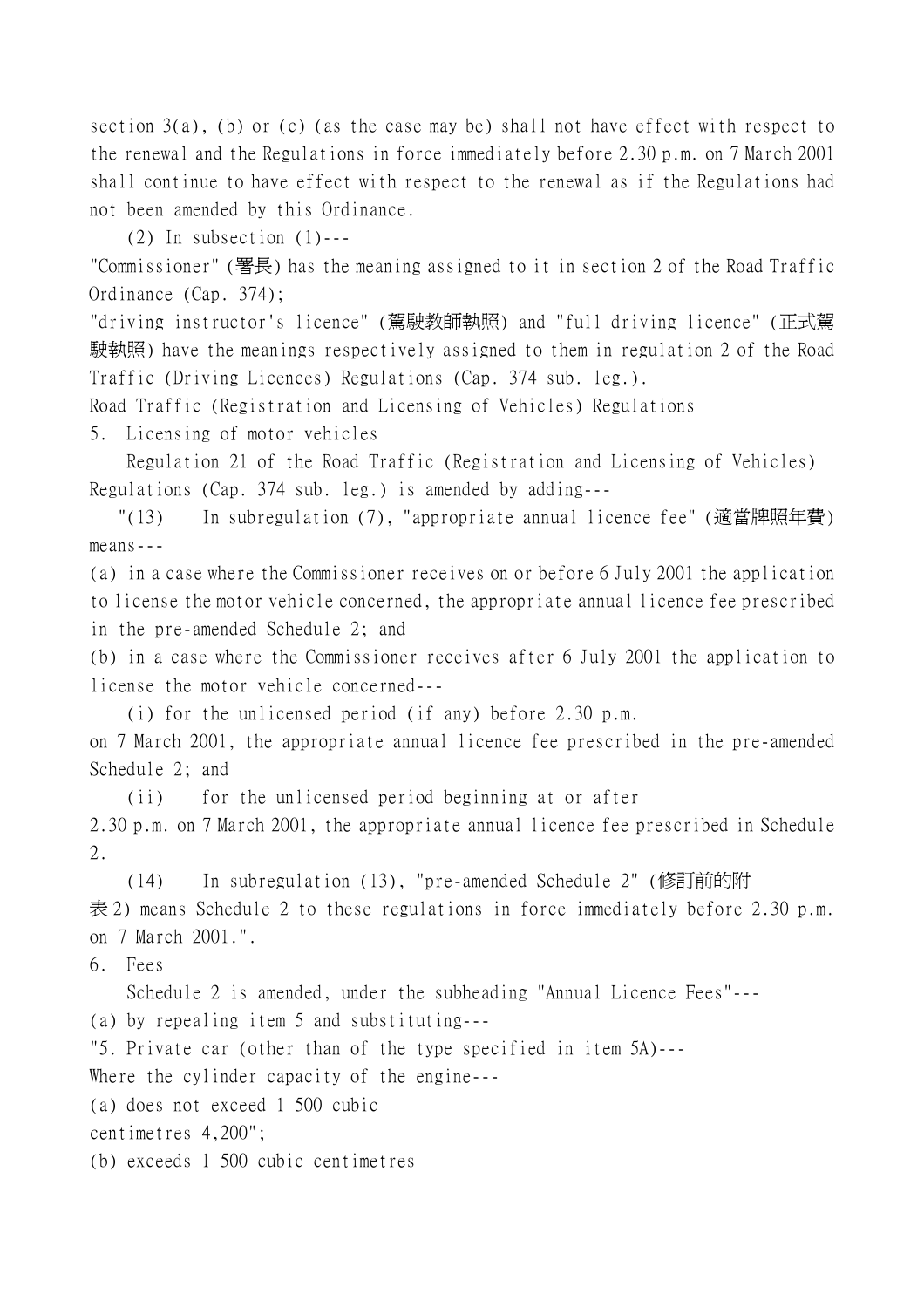```
but does not exceed 2 500 cubic
centimetres 6,250";
(c) exceeds 2 500 cubic centimetres
but does not exceed 3 500 cubic
centimetres 8,305";
(d) exceeds 3 500 cubic centimetres
but does not exceed 4 500 cubic
centimetres 10,360";
(e) exceeds 4 500 cubic centimetres 12,340";
5A. Private car the engine of which is designed
to use as a fuel light diesel oil as defined in
section 69 of the Dutiable Commodities
Ordinance (Cap. 109)---
Where the cylinder capacity of the engine---
(a) does not exceed 1 500 cubic
centimetres 5,805";
(b) exceeds 1 500 cubic centimetres
but does not exceed 2 500 cubic
centimetres 7,855";
(c) exceeds 2 500 cubic centimetres
but does not exceed 3 500 cubic
centimetres 9,910";
(d) exceeds 3 500 cubic centimetres
but does not exceed 4 500 cubic
centimetres 11,965";
(e) exceeds 4 500 cubic centimetres 13,945";
(b) in item 7, by repealing "1,200" and substituting "1,320";
(c) in item 9, by repealing "1,200" and substituting "1,320".
7. Saving
    (1) Where---
(a) the expiry of a vehicle licence in respect of a motor vehicle occurs on or before
```

```
6 July 2001; and
```
(b) the Commissioner receives on or before that date an application to license the motor vehicle for a further period under regulation 21(5) or (6) of the Road Traffic (Registration and Licensing of Vehicles) Regulations (Cap. 374 sub. leg.) (including that regulation as applied by regulation 23(4) or 23A(4) of the Regulations),

section 6 shall not have effect with respect to the licensing of the motor vehicle for the further period and the Regulations in force immediately before 2.30 p.m. on